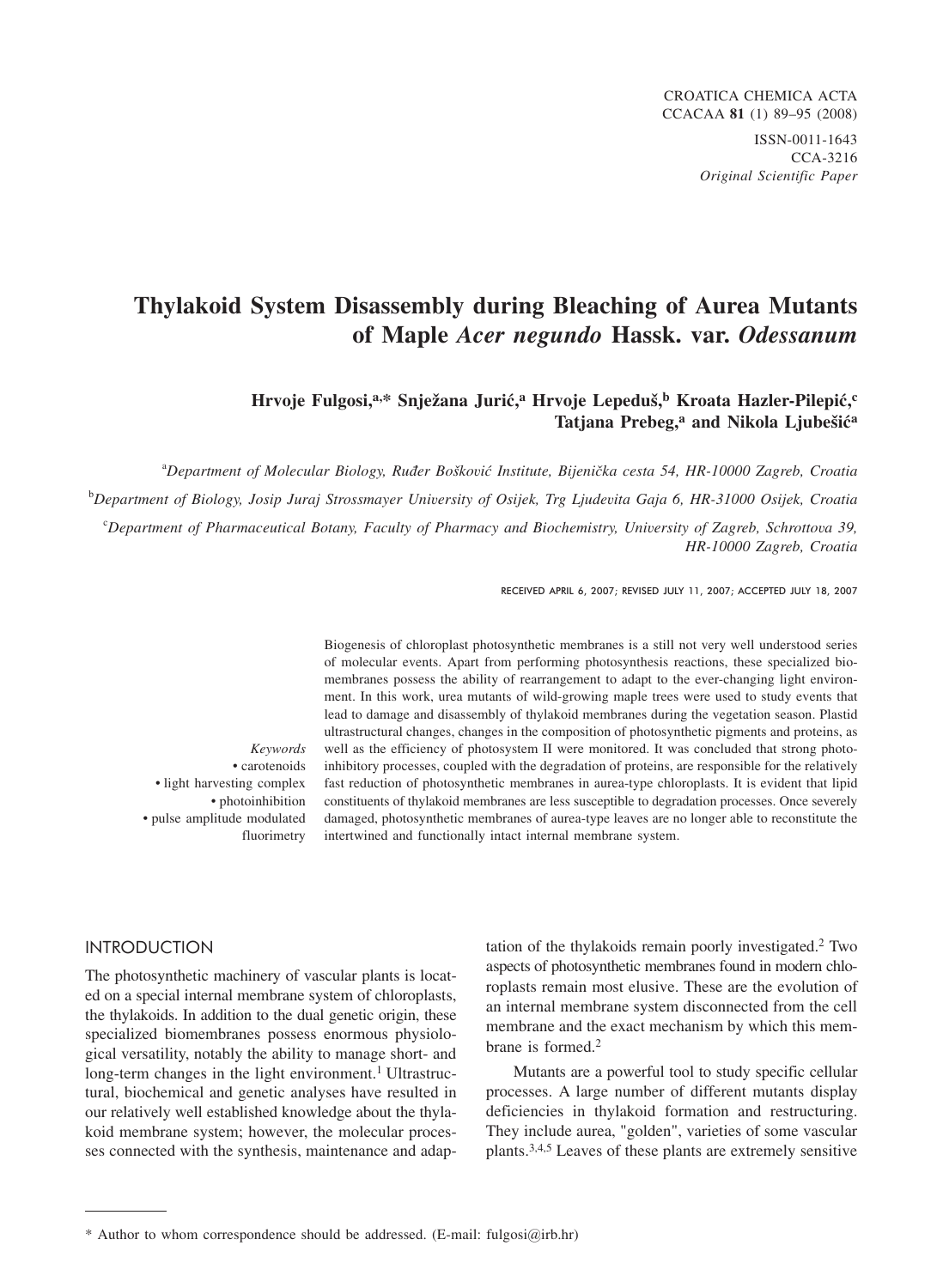to high-light intensities and can remain normally green only in a deep shade. Prolonged exposure of aurea-type leaves to strong sunlight leads to their bleaching. When shaded, or during prolonged periods of low-light illumination, yellow and bleached leaves of aurea plants can regain green coloration. It has been shown that this type of regreening is associated with reassembly of the thylakoid system.<sup>6</sup> Conditional aurea mutants are especially suitable for ultrastructural studies of chloroplast transformations,6 structure and function of photosystems I and II (PSI and PSII),<sup>7,8</sup> plastid signaling,<sup>9</sup> as well as the influence of aurea mutation on expression of nuclear *cab* genes.4 In addition, some conditional mutants have considerably lower biosynthesis of carotenoids, which in highlight leads to photooxidative damage, destruction of chloroplast ultrastructure and termination of mRNA biosynthesis of some photosynthetic genes.10

In this work, we have used an aurea mutant of a wildgrowing maple tree *Acer negundo* Hassk. var. *Odessanum* to study the mechanisms of thylakoid reduction and disassembly. Using electron microscopy and protein analyses, we observed that protein components of the thylakoid membrane are most susceptible to photooxidative damage. Photosynthetic pigments followed a similar degradation trend as observed with proteins, with carotenoids being most resistant to degradation. Measurements of the photosystem II efficiency indicated that this complex rapidly loses its activity in aurea leaves.

#### *Plant Material*

Leaves of a wild-type maple *Acer negundo* Hassk. and an aurea-type mutant *Acer negundo* Hassk. var. *Odessanum* were collected from trees growing in the Zagreb Botanical Gardens. The samples were collected from mid-May to mid-October. Green aurea-type leaves were sampled from shaded portions of tree crowns where light exposure did not exceed 300  $\mu$ mol m<sup>-2</sup> s<sup>-1</sup>. The unit  $\mu$ mol m<sup>-2</sup> s<sup>-1</sup> refers to the photon content of light. Most plant journals prefer the term "photosynthetically active photon flux density (PPFD)". Some journals prefer the term "photon irradiance" that is equivalent to PPFD. Yellow aurea-type leaves were sampled from sun exposed portions of the tree crown where light exposure did not exceed 1200 umol  $m^{-2}$  s<sup>-1</sup>. Maximal light intensity to which plants were exposed during sunny periods was 2500  $\mu$ mol m<sup>-2</sup> s<sup>-1</sup>. Samples were collected in at least 3 replicates from 3 different trees. To prevent changes caused by the diurnal rhythm, samples were always collected at 9:00 a.m.

#### *Electron Microscopy*

Samples for electron microscopy analyses were collected in late June, when green, yellow and bleached aurea-type leaves were present on the same tree crown. For ultrastructural analyses, small pieces of tissue were fixed for 30 min with

1 % (vol. ratio) glutaraldehyde in 0.05 mol dm<sup>-3</sup> cacodylate buffer ( $pH = 7.2$ ) at 2 °C. Upon rinsing with the cacodylate buffer, the material was postfixed for 1 h with 1 % (vol. ratio) osmium tetroxide in the same buffer at 2 °C. The material was dehydrated through an ethanol series and embedded in Araldite resin. Ultrathin sections were stained with uranyl acetate and lead citrate. Samples were observed using a Zeiss EM 10A electron microscope operated at an accelerating voltage of 60 kV.

#### *Image Analyses and Computer Assisted Morphometry*

For morphometric evaluations, micrographs were taken randomly from ultrathin sections of wild-type, green aurea-type and yellow aurea-type leaves at constant direct magnification. Quantitative morphometric analyses were conducted on 50 micrographs per sample according to Weibel and Elias.<sup>11</sup> Micrographs were digitized using a flat bed scanner, resolution  $120 \times 120$  dpi. Images in TIFF format were imported into Adobe Photoshop 7.0 and subjected to image analysis using the indexed color method.

#### *Pigment Analyses*

For pigment extraction, fresh leaf tissue was mixed with a small amount of  $BaCO<sub>3</sub>$  and quartz sand and ground in a mortar in the presence of anhydrous acetone. Pigments (chlorophylls and carotenoids) were quantified spectrophotometrically according to Lichtenthaler.<sup>12</sup>

#### *Measurements of PSII Efficiency*

Measurement of chlorophyll *a* fluorescence was performed using a pulse amplitude modulated fluorimeter (PAM 100, Walz, Effeltrich, Germany). Plant material was dark-adapted for 30 min before measurements. Minimal  $(F_0)$  and maximal  $(F<sub>m</sub>)$  fluorescence yields were measured using dark-adapted material. Maximum quantum yield  $(F_v/F_m)$  of PSII was calculated according to Schreiber:  $F_v/F_m = (F_m - F_0)/F_m$ <sup>13</sup>

#### *Extraction and Gel Electrophoresis of Proteins*

Ten grams of fresh leaves were homogenized in extraction buffer (0.05 mol dm<sup>-3</sup> Tris-HCl pH = 7.8, 0.4 mol dm<sup>-3</sup> sucrose, 0.01 mol dm–3 NaCl and 1 % BSA) for 20 seconds on 4 °C. Homogenate was filtered through four layers of cheesecloth and one layer of Miracloth (Calbiochem) and centrifuged for 3 min on 200 *g*. Supernatant was further centrifuged for 10 min on 1500 *g*. Chloroplasts found in the pellet were lysed in hypotonic solution containing 0.01 mol dm<sup>-3</sup> Tris-HCl pH = 7.8 and 0.01 mol dm<sup>-3</sup> NaCl and centrifuged for 60 min on 34000 *g* in an ultracentrifuge. Pellet and supernatant were separated and protein concentration was determined according to Bradford.<sup>14</sup>

Different protein fractions were resuspended in gel loading buffer<sup>15</sup> and boiled for 2 min prior to loading onto discontinuous SDS-containing 10 % (T) polyacrylamide gels.<sup>15</sup> Upon completion of the run, gels were stained either with silver nitrate or with Coomassie Brilliant Blue R250.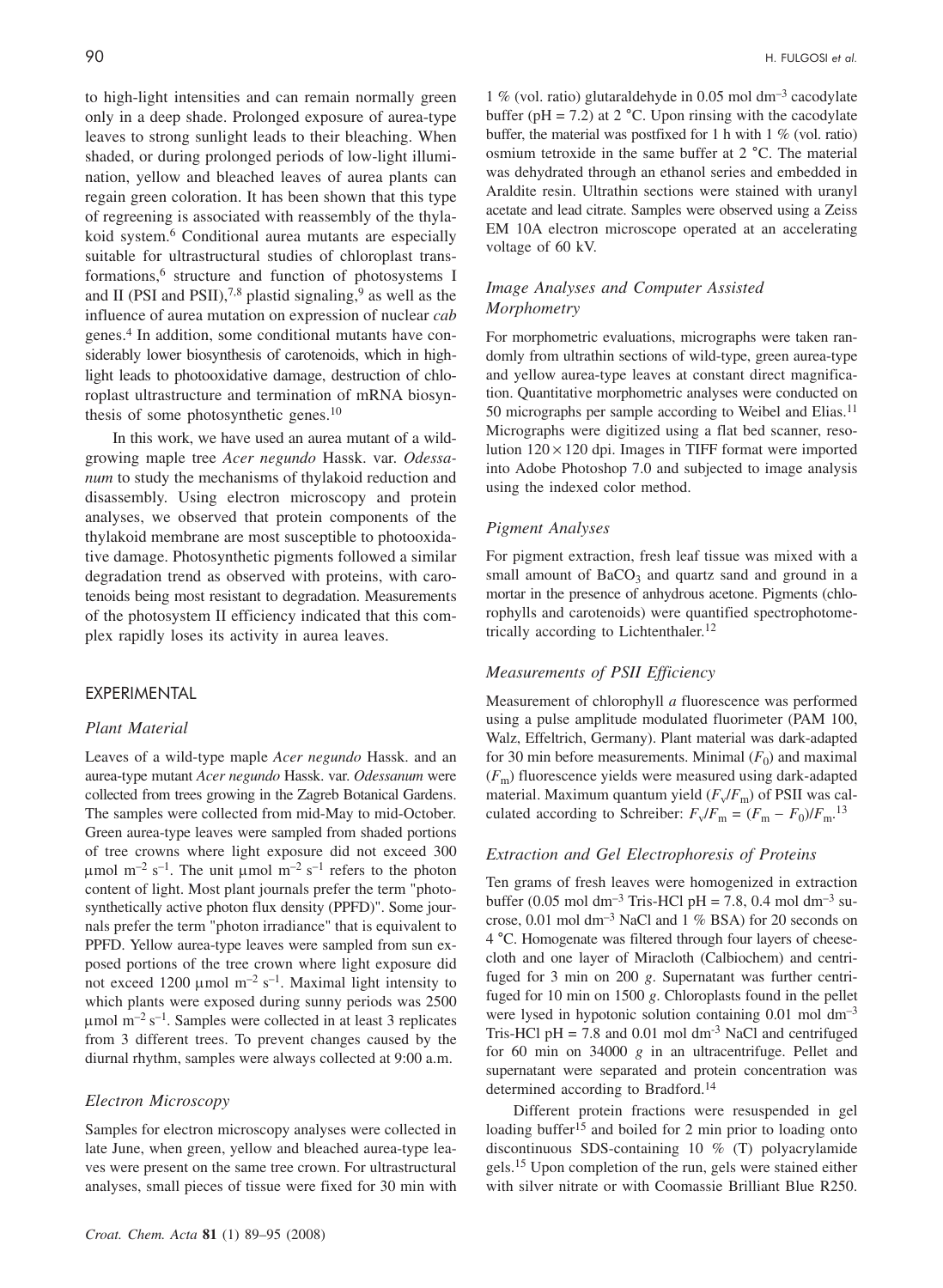

Figure 1. Transmission electron micrographs showing plastids in the wild-type (WT), green aurea-type (AG), and bleached aurea-type (AB) leaves. Concentric thylakoid leftovers are indicated by arrowheads. Magnification = 18 000 : 1.

#### **RESULTS** RESULTS

#### *Bleached Aurea Plastids Have Severely Altered Ultrastructure*

Chloroplasts of wild-type *Acer negundo* have normally developed chloroplasts with regular grana stacks and stroma thylakoids (Figure 1). Stroma contains clearly visible ribosomes. Assimilation starch covers a large portion of stroma, while plastoglobules are present only in a very small number (Table I).

Chloroplasts of green aurea-type leaves are slightly smaller than the wild-type plastids (Figure 1). When quantified in cross sections, the thylakoid system is slightly less abundant than in the wild-type (Table I). Although grown in deep shade, aurea-type chloroplasts contain about equal amounts of assimilation starch as the wild-type ones. The number of plastoglobules is highly increased (Table I), indicating that these plastids were exposed to environmental stress.

Plastids found in yellow and bleached aurea-type leaves are enlarged (Table I). Their ultrastructure is highly altered, with the absence of assimilation starch and only very few ribosomes (Figure 1). Thylakoid system is se-

verely damaged, completely lacking grana stacks. Stroma contains only a few unorganized single thylakoids and a large number of concentric membrane leftovers (Figure 1, indicated by arrowhead). Combined, these membranes occupy about 16 % of plastid cross sections (Table I). This value represents an almost seven-fold decrease in the amount of thylakoid structures compared to the chloroplasts of green aurea-type leaves. Due to the large reduction of plastid inner structures, as well as the swelling of plastids, the stromal space in the cross sections is highly increased (Table I). Plastoglobules are present in about the same amounts as in the chloroplasts of green aureatype leaves.

#### *Bleaching Is Accompanied by Disappearance of Photosynthetic Pigments*

In the course of vegetation, photosynthetic pigments found in the wild-type leaves follow the usual seasonal changes in content. Fractions of chlorophyll and carotenoids (Car) increases until the late summer and is followed by a gradual decrease in the autumn (Figure 2). Chlorophyll *a* to chlorophyll *b* (Chl *a* / Chl *b*) ratio remains almost unchanged, from 1.55 to 1.80, until the mid-autumn. Total chlorophyll to carotenoids (Chl  $a +$ Chl  $b$ ) / Car ratio follows the same trend and ranges between 5.49 and 5.90. Leaves collected in the late autumn have severely lower content of photosynthetic pigments. Chl *a* / Chl *b* ratio is lower than 1, while (Chl *a* + Chl *b*) / Car is lower than 2.

On average, green aurea-type leaves have 26 % less chlorophyll *a* and *b*, and about 20 % less carotenoids than the wild-type (Figure 2). Chlorophyll *b* deficiency is slightly more pronounced and averages 34 %. Chl *a* / Chl *b* ratio is increased to 2.2, while (Chl  $a$  + Chl  $b$ ) / Car ratio averages 5.6.

Yellow aurea-type leaves have drastically decreased contents of all pigments, particularly of chlorophyll *a* and *b*, over 90 % (Figure 2). Fractions of chlorophylls change with light intensities. Lower light intensities increase the average fraction of chlorophylls while high-light rapidly

|              | Plastid area<br>$\mu$ m <sup>2</sup> | Starch<br>$\%$ | Thylakoids<br>$\%$ | Thylakoid<br>leftovers<br>$\%$ | Plastoglobules<br>$\%$ | Stroma<br>$\%$ |
|--------------|--------------------------------------|----------------|--------------------|--------------------------------|------------------------|----------------|
| Wild-type    | 10.8                                 | 14.6           | 72.9               | 0.0                            | 0.3                    | 12.2           |
|              | $(\pm 0.9)$                          | $(\pm 2.4)$    | $(\pm 2.7)$        |                                | $(\pm 0.2)$            | $(\pm 1.6)$    |
| Aurea-green  | 10.1                                 | 13.2           | 71.0               | 0.0                            | 1.7                    | 14.7           |
|              | $(\pm 1.4)$                          | $(\pm 2.9)$    | $(\pm 2.2)$        |                                | $(\pm 0.5)$            | $(\pm 1.3)$    |
| Aurea-yellow | 11.9                                 | 0.0            | 11.4               | 4.8                            | 1.9                    | 82.0           |
|              | $(\pm 1.2)$                          |                | $(\pm 2.4)$        | $(\pm 3.3)$                    | $(\pm 0.5)$            | $(\pm 5.7)$    |

TABLE I. Total plastid area and particular ultrastructures in the ultrathin cross-sections of chloroplasts/plastids<sup>(a)</sup>

(a)Results represent arithmetic mean values with standard errors in parentheses.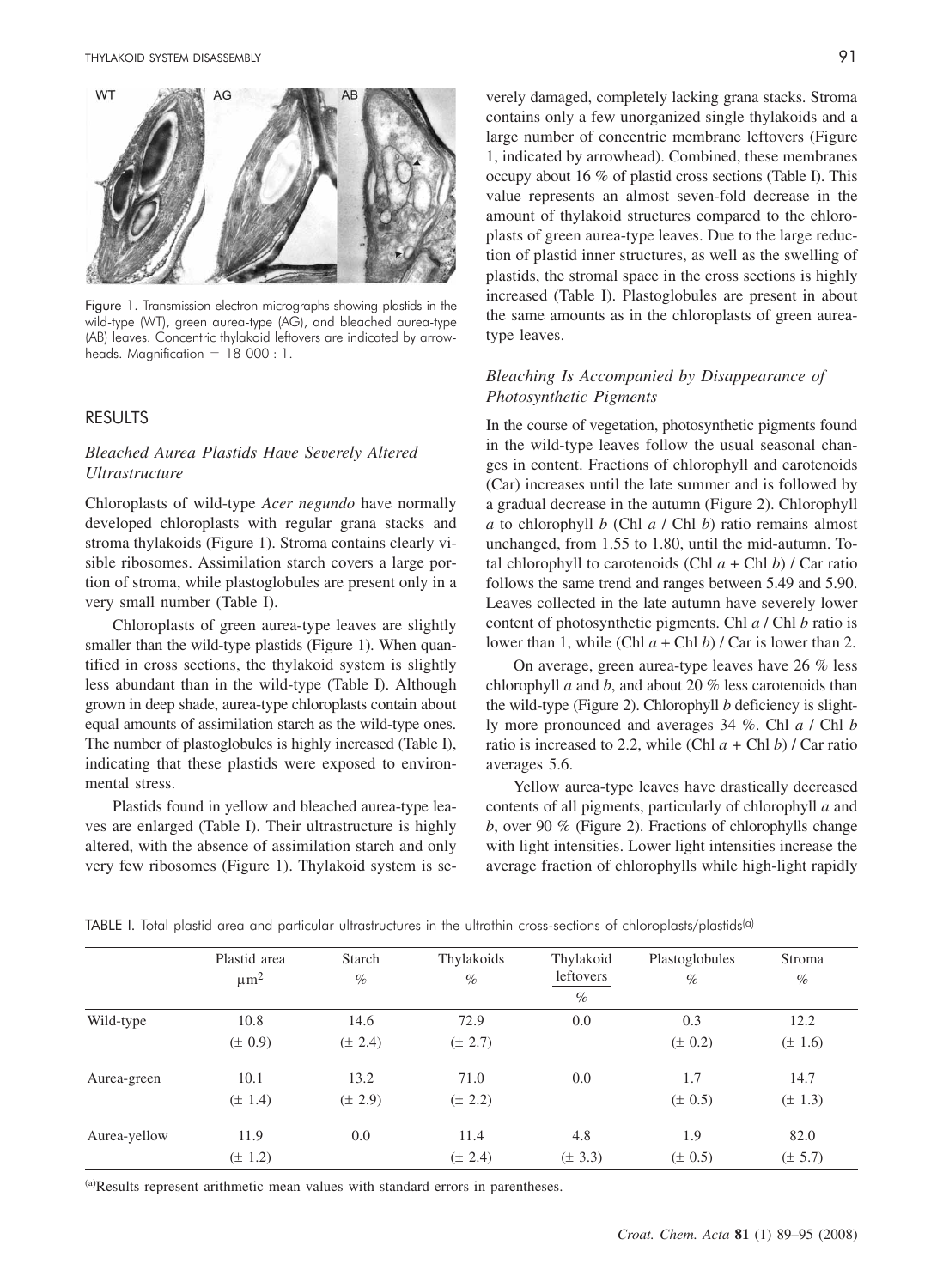

lowers it. Decrease in carotenoids is less pronounced, around 32 % on average. Chl *a* / Chl *b* ratio ranges between 0.83 to 2.4, while (Chl  $a + Chl b$ ) / Car ratio is almost four fold decreased and ranges between 0.74 and 1.98. In the autumn, yellow aurea-type leaves have Chl  $a$  / Chl  $b$  and (Chl  $a$  + Chl  $b$ ) / Car ratios similar to those in wild-type leaves.

Bleached aurea-type leaves have only 2-3 % of photosynthetic pigments left (Figure 2). Interestingly, Chl *a* / Chl *b* ratio is rather normal and ranges between 1.31 and 1.69. (Chl *a* + Chl *b*) / Car ratio is elevated in favor of carotenoids and averages 0.42.

#### *Proteins of Photosynthetic Machinery are Degraded in Photoinhibited Aurea-type Leaves*

Electrophoretic analysis of thylakoid membrane proteins (Figure 3) found in the wild-type chloroplasts revealed three distinct protein bands in the molecular weight range from 25-29 kDa (Figure 3, indicated by arrowheads), most likely corresponding to the LHCII apoproteins of the photosystem II antenna. Additional bands around 32 kDa and 34 kDa (Figure 3, indicated by arrowhead) correspond to the D1 and D2 core proteins of the photosystem II reaction center. Protein band at about 55 kDa corresponds to the large subunit of Rubisco and represents contamination of the membrane fraction. Plastids of green aureatype leaves have a very similar electrophoretic picture, with clearly accumulated LHCII, D1, and D2 components (Figure 3).

During bleaching, clear degradation of LHCII components can be observed, while three new protein bands appear at about 17 kDa, 24 kDa and 31 kDa (Figure 3, indicated by asterisk). These bands are most likely proteolytic fragments of the LHCII components and the D1 protein, respectively. When entirely photo-bleached, chloroplasts of aurea-type leaves contain no detectable amounts

Figure 2. Chlorophyll *<sup>a</sup>* (Chl *<sup>a</sup>*), chlorophyll *b* (Chl *b*), and carotenoid (Car) contents of the wildtype (WT), green aurea-type (AG), yellow aurea-type (AY), and bleached aurea-type (AB) leaves at various stages (indicated on the right) of the vegetation season. The results represent arithmetic means of four replications. Symbols:  $m_P$  – mass of pigments;  $m<sub>L</sub>$  – mass of fresh leaves.



Figure 3. Polypeptide composition of plastid membrane fractions isolated from the wild-type (WT), green aurea-type (AG), yellow aurea-type (AY), and bleached aurea-type (AB) plastids. Left: positions of molecular weight standard in kDa. Equal amounts of proteins were loaded in each lane. Proteins were resolved in SDScontaining 10 % polyacrylamide gel and stained with silver nitrate. Arrowheads indicate major protein constituents, asterisks indicate polypeptides most likely arising from proteolytic degradation.

of photosynthetic proteins (Figure 3, lane AB), which indicates that membrane-like structures observed in electron-micrographs are devoid of proteinaceus components.

#### *Aurea-type Leaves Have a More Efficient Photosystem II in Moderate Light Conditions*

Measurements of *in situ* chlorophyll fluorescence were used to assess the PSII efficiency in wild- and aurea-type leaves. Values for the maximum quantum yield  $(F_v/F_m)$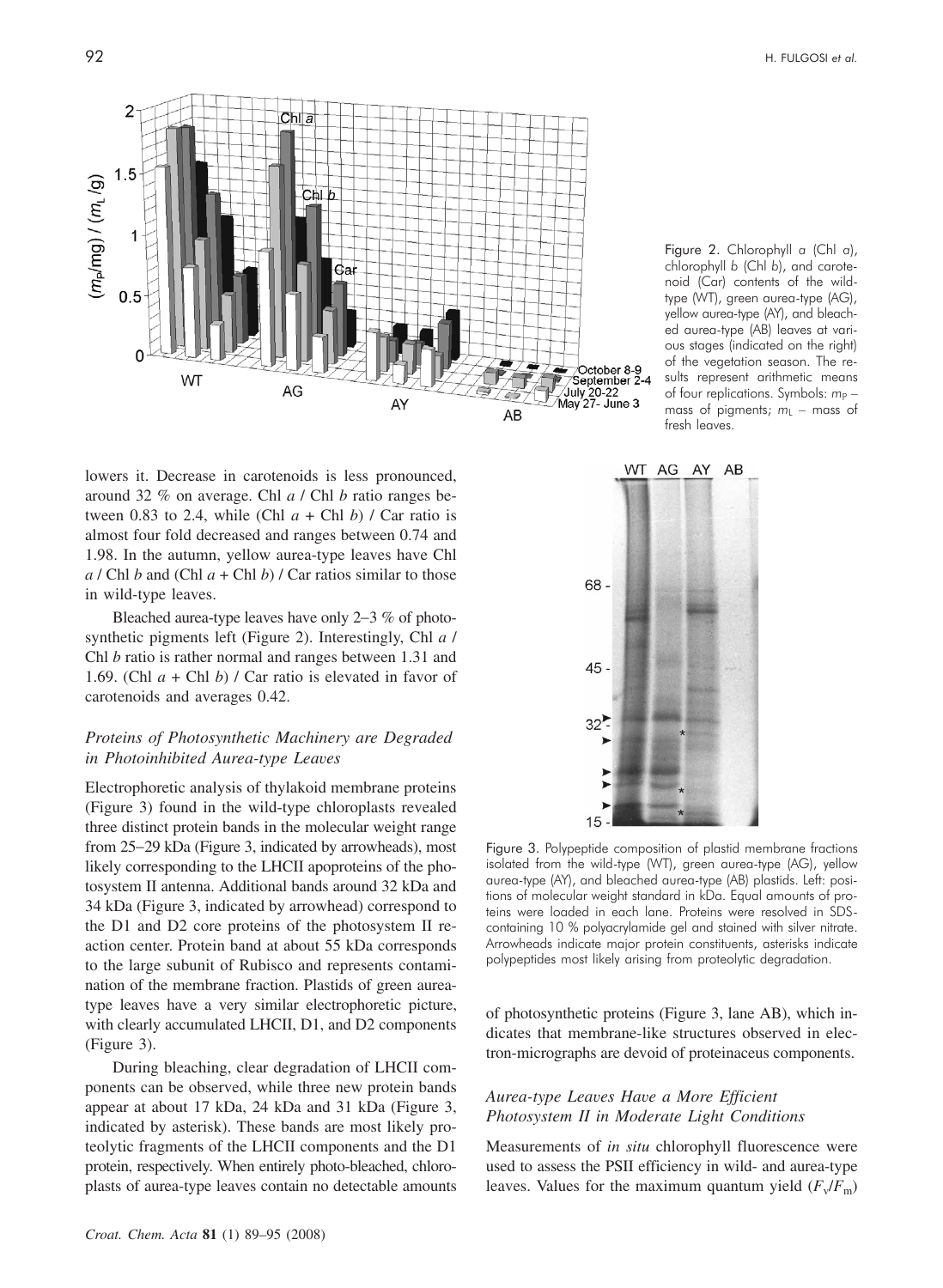

Figure 4. (a) Maximum quantum yield ( $F_v/F_m$ ) of PSII at PPFD (photosynthetically active photon flux density) of 0 and 200  $\mu$ mol m<sup>-2</sup> s<sup>-1</sup> in the wild-type (WT), green aurea-type (AG), and yellow aurea-type (AY) leaves. (b) Non-photochemical quenching (NPQ) in the wild-type and the two stages of aurea-type leaves at PPFD of 200  $\mu$ mol m<sup>-2</sup> s<sup>-1</sup>.

of PSII are shown in Figure 4a. Wild-type and green aureatype leaves have about the same  $F_v/F_m$  value, while the same parameter in yellow-aurea leaves is drastically lower. Under PPFD of 200  $\mu$ mol m<sup>-2</sup> s<sup>-1</sup>, the highest PSII efficiency is recorded in green aurea-type leaves, while yellow aurea-type leaves perform poorly under conditions of moderate light intensity (Figure 4a). Apparently, in yellow aurea-type leaves, components of PSII are damaged and cannot sustain efficient photosynthesis under such conditions.

#### *Non-photochemical Quenching in Aurea-type Leaves Is Low*

To assess the ability of leaves to dissipate excess light energy, we have measured non-photochemical quenching (NPQ) in the wild-type and the two stages of aurea-type leaves (Figure 4b). Under PPFD of 200  $\mu$ mol m<sup>-2</sup> s<sup>-1</sup> green aurea-type leaves have  $NPO = 0.27$ , which is only half of the value recorded in the wild-type. In yellow aurea-type leaves, NPQ decreases even further and is about five times lower than in the wild-type. It is possible that low NPQ is the main cause of the photoinhibitory processes that take place in the aurea mutant.

# DISCUSSION

The ability of the cell to build and alter the thylakoid membrane system is essential for efficient photosynthesis. The biogenesis of photosynthetic membranes is a series of well orchestrated molecular events, which must include biosynthesis of lipids, proteins and pigments.2 The assembly process is initiated by formation of long lamellae, which are later upgraded by disc-shaped structures associating into the so-called grana stacks. As a result of these processes, mature plant chloroplasts contain a complex internal membrane system, which is responsible for driving high-efficiency photosynthesis.<sup>16</sup>

In this work, we have addressed the processes that lead to disassembly of the thylakoid system. Conditional aurea mutants are a valuable tool to study these processes, since they possess the ability of regreening, or more precisely, the ability to reassemble functional photosynthetic machinery. Aurea-type leaves develop normally in low-light conditions. Their chloroplasts contain the same amount of normally developed thylakoid membranes as chloroplasts from the wild-type leaves. Prolonged exposure to high-light intensities leads to bleaching of leaves and drastic changes in the chloroplast ultrastructure. Plastids are enlarged and starch biosynthesis is minimized. The thylakoid system undergoes major restructuring and reduction. Similar changes have been observed in aureatype mutants of other plants.<sup>17</sup> It has been reported earlier that plastids with impaired carotenoid biosynthesis display similar ultrastructural changes.18 However, lack of carotenoids *per se* does not influence chloroplast development, and it has no influence on the expression of genes important to chloroplast biogenesis.19 Changes of the ultrastructure can be ascribed to photooxidative processes caused by the accumulation of non-photochemical energy within the photosystems. This type of energy, which cannot be utilized for photosynthetic reactions, accumulates in a special state of chlorophyll, the trilpet state.20 Plants with inhibited chlorophyll biosynthesis exhibit no changes characteristic of photooxidative processes.

Aurea-type plastids have the same maximal efficiency of PSII as the wild-type, but their efficiency in moderate light conditions is increased. Total chlorophyll and carotenoid content in green and yellow aurea-type leaves is approximately 20 % lower than in the wild-type. Chlorophyll *b* deficiency is slightly more pronounced, which also increases the chlorophyll *a* to *b* ratio. Similar phenotypes have been observed in other aurea plants.21,8 Okabe and co-workers<sup>21</sup> correlate the chlorophyll content with the size of photosynthetic unit; lower chlorophyll content is equivalent to a smaller photosynthetic unit. It has been proposed that a smaller photosynthetic unit enables more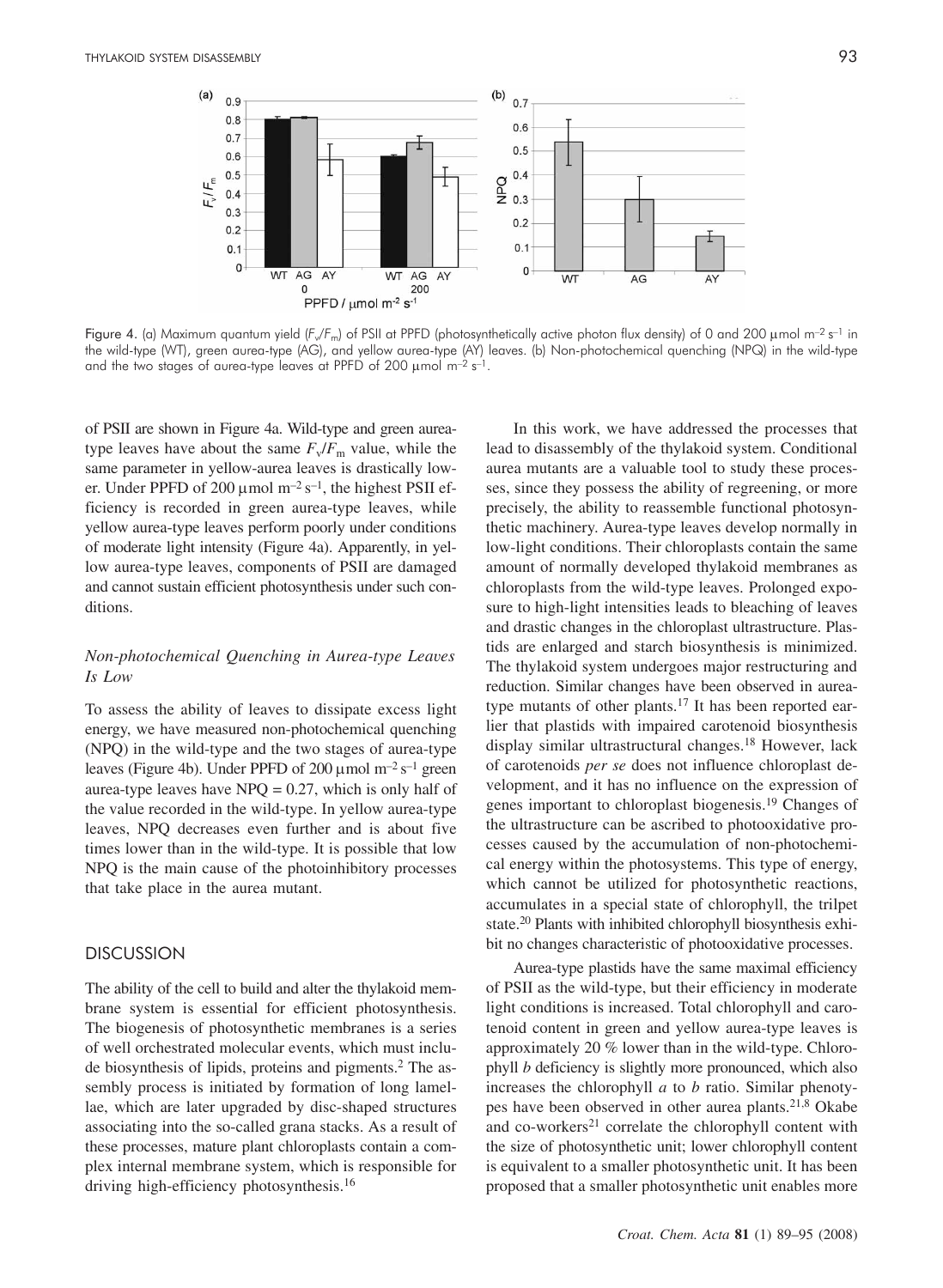efficient conversion of light energy under the elevated light conditions. Kunst and Wrischer<sup>3</sup> demonstrated that the photosynthetic efficiency of yellow aurea-type leaves of *Ligustrum* is almost five times higher than in green leaves. It is noteworthy that yellow leaves are deficient in chlorophyll *b*. Chlorophyll *b* molecules are mostly bound to proteins located on grana thylakoids and therefore their decrease can be linked to photooxidative damage of these structures.7

Green and yellow aurea-type leaves have drastically lower NPQ when measured at PPFD of 200  $\mu$ mol m<sup>-2</sup> s<sup>-1</sup> than the wild-type. This might be a result of the more efficient electron transport rate, but it could be also attributed to the lower carotenoid pool. We have noticed that pigments of the violaxanthin cycle<sup>22</sup> are drastically lowered (data not shown), indicating that dissipation of excess light energy through this biochemical pathway might be impaired. This disability is most likely the trigger of photooxidative damage of photosynthetic proteins. The effect is mostly observed in bleached leaves, which have almost undetectable levels of  $\beta$  carotene. Consequently, violaxanthin can no longer be converted to zeaxanthin.

LHCII apoproteins are major constituents of thylakoid membranes. These proteins are pivotal for light energy harvesting and for simultaneous protection of reaction centers from photooxidation.<sup>23</sup> Our electrophoretic analyses indicate that chloroplasts of green aurea-type leaves accumulate normal levels of LHCII. In yellow aurea-type leaves, LHCII proteins are almost undetectable. The same degradation can be observed for proteins in the range of 32–34 kDa. This molecular mass range consists mainly of reaction center proteins, D1 and D2. Similar degradation of photosynthetic proteins has been observed in several high-light susceptible vascular plant mutants.<sup>24,25</sup> It is reasonable to assume that reaction center and antenna proteins are most affected by photoinhibitory processes, which lead to initial disassembly of the photosynthetic apparatus. Proteins that are photodamaged are prone to fast proteolytic degradation.<sup>26</sup> It seems likely that systems of controlled proteolytic degradation are highly active in aurea-type chloroplasts.

It is evident that lipid constituents of thylakoid membranes are least susceptible to photooxidative damage. Lipid vesicles and thylakoid leftovers can be found in severely photobleached plastids. Lipids apparently aggregate into concentrically arranged filaments, which remain intact even under conditions of prolonged high-light exposure. Also, lipids seem to be essential for the reassembly of the functional photosynthetic apparatus which can be found in regreened aurea leaves (data not shown). It is probable that the lipid backbone is required for integration of integral membrane proteins, which are in turn necessary for the assembly of the photosynthetic apparatus. One of the problems that have to be overcome during the re-assembly is the reconstitution of the lumenal space. Translocation of proteins into the thylakoid lumen must be re-established and processing peptidases have to work properly.27 It would be valuable to explore which proteins of the photosynthetic apparatus are first integrated into lipid bilayers to catalyze the integration and the assembly of functional photosystems.

To conclude, aurea mutants represent a valuable tool to study the series of events that lead to disassembly of thylakoid membranes. By studying individual steps of this process, as well as by monitoring the mechanisms of reassembly occurring in aurea mutants, we aim to gain a better insight into the biogenesis of photosynthetic membranes of vascular plants.

*Acknowledgments. –* H. F. and S. J. equally contributed to this work. This work was supported by the scientific research grant to H. F. (research agreement 098-0982913-2838), research grant to H. L. (research agreement 073-0731674-1673), and Technological Research and Development Grant (research agreement E34/2006), all funded by the Ministry of Science, Education and Sports of the Republic of Croatia.

#### REFERENCES

- 1. J. D. Rochaix, *Plant Cell* **16** (2004) 1650–1660.
- 2. U. C. Vothknecht and P. Westhoff, *Biochim. Biophys. Acta* **1541** (2001) 91–101.
- 3. L. Kunst and M. Wrischer, *Protoplasma* **122** (1984) 132– 137.
- 4. E. E. Kawata and A. Y. Cheung, *EMBO J*. **9** (1990) 4197– 4203.
- 5. H. Fulgosi, *Period. Biolog.* **95** (1993) 271–272.
- 6. M. Wrischer, N. Ljube{i}, and Z. Devidé, *J. Cell Sci.* **18** (1975) 509–518.
- 7. A. Melis and A. P. G. M. Thielen, *Biochim. Biophys. Acta* **589** (1980) 275–286.
- 8. A. P. G. M. Thielen, H. J. Van Gorkom, and C.P. Rijgersberg, *Biochim. Biophys. Acta* **635 (**1981) 121–131.
- 9. R. Oelmüller and R. E. Kendrick, *Plant Mol. Biol.* **16** (1991) 293–299.
- 10. D. G. Burgess and W. C. Taylor, *Mol. Gen. Genet.* **214** (1988) 89–96.
- 11. E. R. Weibel and H. Elias, *Introduction to stereologic principles*, in: E. R. Weibel and H. Elias (Eds.), *Quantitative methods in morphology*, Springer Verlag, Berlin, 1967, pp. 89–98.
- 12. H. K. Lichtenthaler, *Methods Enzymol*. **148** (1987) 350– 382.
- 13. U. Schreiber, W. Bilger, C. Neubauer, *Chlorophyll fluorescence as a nonintrusive indicator of rapid assessment of in vivo photosynthesis*, in: E. D. Schulze and M. M. Caldwell (Eds.), *Ecophysiology of Photosynthesis: Ecological Studies*, Springer Verlag, Berlin, 1994, pp. 49–70.
- 14. M. M. Bradford, *Anal. Biochem.* **72** (1976) 248–254.
- 15. U. K. Laemmli, *Nature* **227** (1970) 680–685.
- 16. E. Lopez-Juez, *J. Exp. Bot.* **58** (2007) 11–26.
- 17. M. Wrischer, A. Hloušek-Radojčić, L. Kunst, and N. Ljube-{i}, *Differentiation of chloroplasts in leaves of aurea plants*, in: G. Akoyonoglou and H. Senger (Eds.), *Regulation of Chloroplast Differentiation*, A. R. Liss Inc. Publishers, New York, 1986, pp. 685–690.